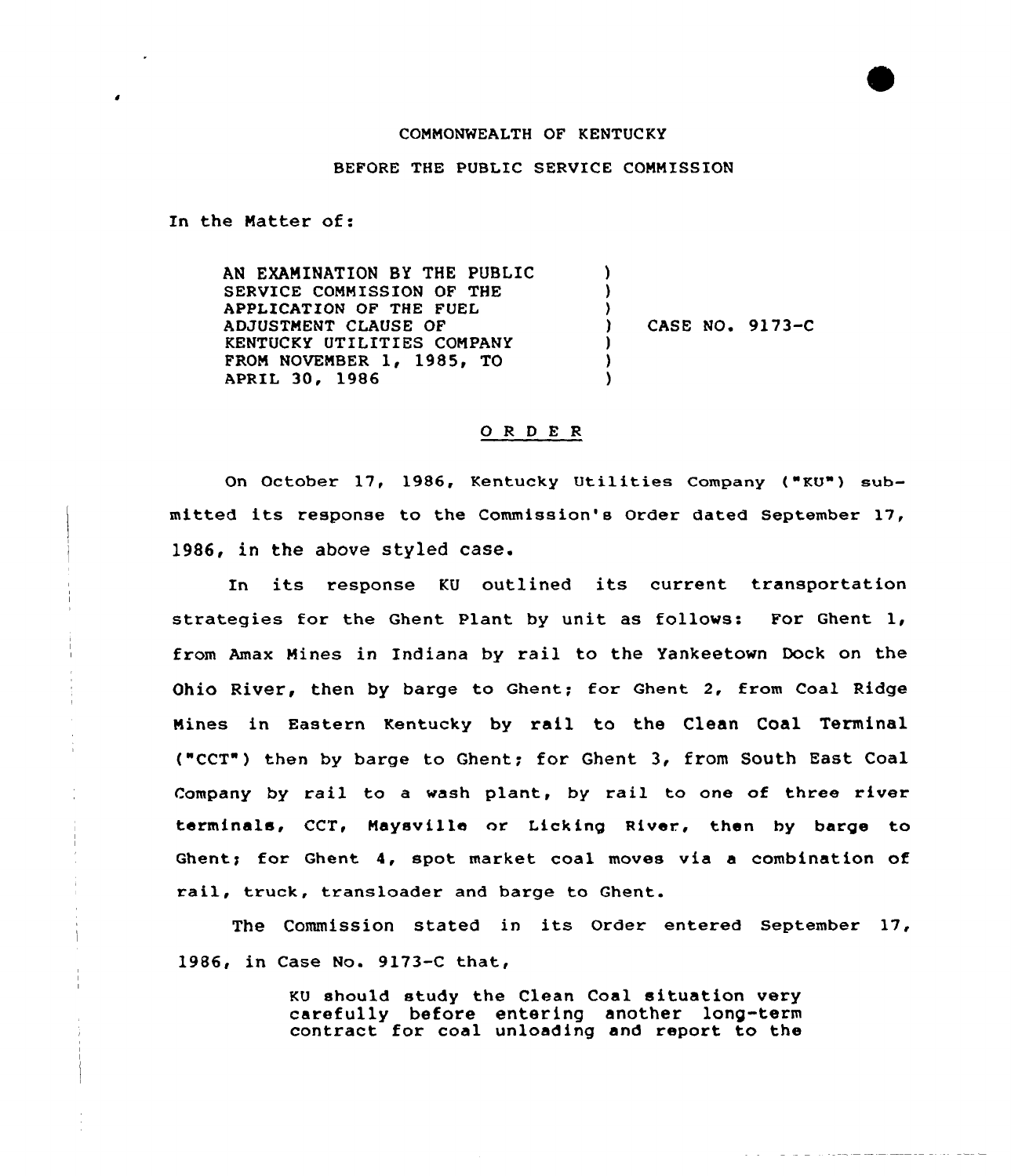Commission...in advance — its reasons for either extending the Clean Coal contract or constructing its own coal unloading facility.

KU should provide preliminary cost figures of the various courses of action proposed in its response to the Commission's Order in Case No. 9173-C prior to the negotiation of any new contract, and should also provide justification for its decision. Such new contract will be subject to Commission approval.

The Commission, having considered the evidence of record and being advised, is of the opinion and finds that:

(1) KU should advise the Commission on <sup>a</sup> monthly basis of its pxogress in renegotiating rail/'barge transloading contracts.

(2) KU should provide the Commission with preliminary cost figures of the various courses of action pxoposed in KU's response of October 17, 1986.

(3) Any new contract should be subject to the Commission's approval.

IT IS THEREFORE ORDERED that:

(1) KU shall submit monthly reports of 'ts progress in renegotiating rail/barge transloading contracts and estimated cost savings, beginning February 6, 1987.

{2) KU shall provide to the Commission preliminary cost figures of the courses of action proposed in KU's response of October 17, 1986, on a monthly basis, beginning February 6, 1987.

(3) Any new contract shall be subject to the Commission's approval.